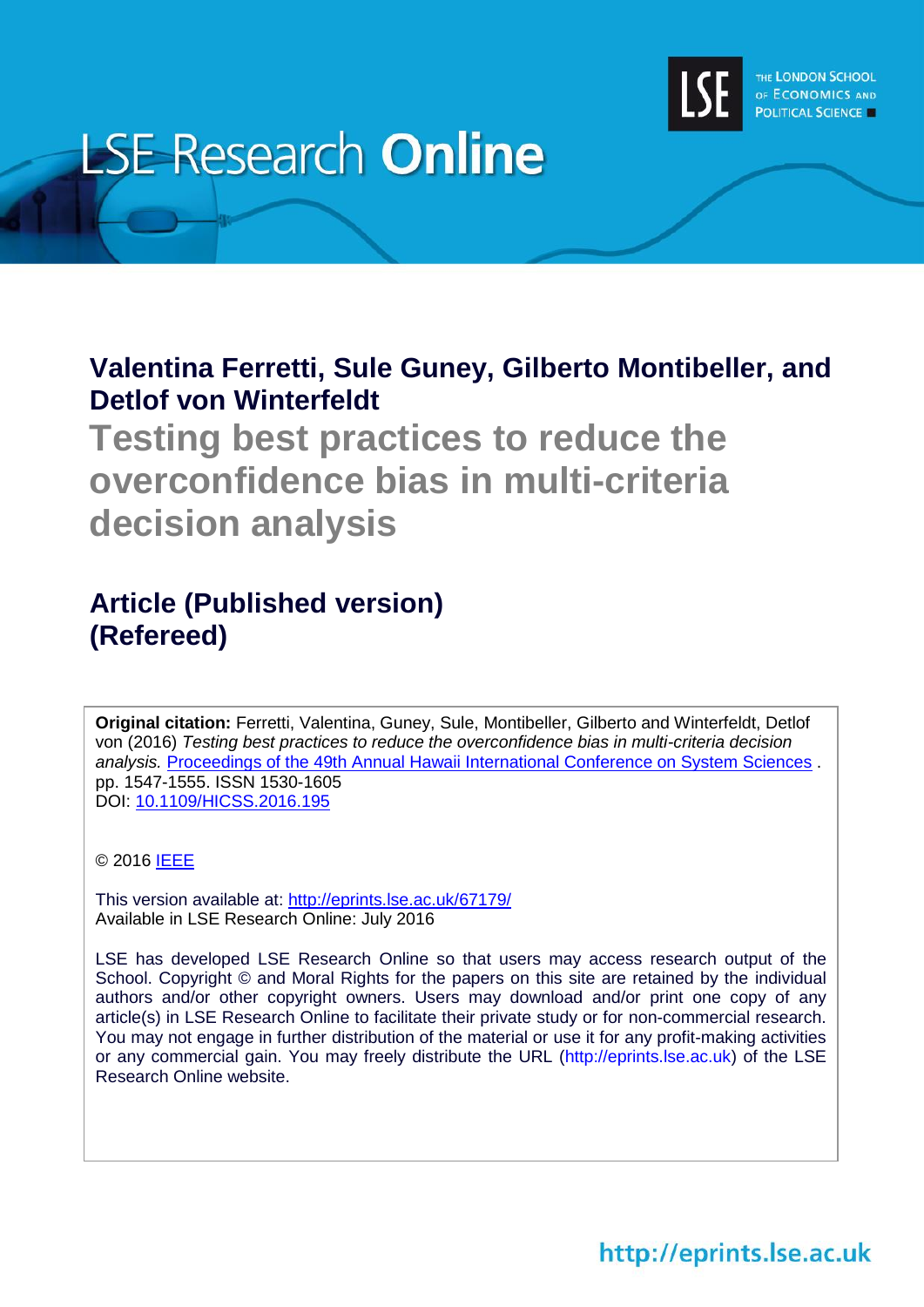# **Testing Best Practices to Reduce the Overconfidence Bias in Multi-Criteria Decision Analysis**

Valentina Ferretti Department of Management London School of Economics and Political Science Houghton St., London WC2A 2AE V.Ferretti@lse.ac.uk

Gilberto Montibeller Management Science and Operations Group School of Business and Economics Loughborough University, UK g.montibeller@lboro.ac.ak

#### **Abstract**

*This paper explores the effectiveness of several methods to reduce the overconfidence bias when eliciting continuous probability distributions in the context of multicriteria decision analysis. We examine the effectiveness of using a fixed value method (as opposed to the standard fixed probability method) and the use of counterfactuals and hypothetical bets to increase the range of the distributions and to correct possible median displacements. The results show that the betting procedure to correct the median is quite effective, but the methods to increase the range of estimates have only a have small, but positive effect.* 

#### **1. Introduction**

During the past 40 years behavioral research has demonstrated that laypeople and experts have many biases when making probability and utility judgments  $[1, 2, 3, 4]$ . During the same time period multi-criteria decision analysis has become a mature field with numerous applications to improve personal, government, and business decisions. Many decision analysts acknowledge the existence and pervasiveness of biases, but argue that analytical tools can reduce or eliminate them. However, some of these biases occur in the judgments required in decision analysis, which can substantially degrade the quality of an analysis.

Biases occur in multi-criteria decision analysis during the assessment of values and utilities and during the assessment of risks and Sule Guney National Center for Risk and Economic Analysis of Terrorism Events University of Southern California University Park, Los Angeles, CA 90089 sguney@usc.edu

Detlof von Winterfeldt National Center for Risk and Economic Analysis of Terrorism Events University of Southern California University Park, Los Angeles, CA 90089 winterfe@usc.edu

uncertainties. For example, the equal weighting bias occurs when assigning weights to multiple criteria. The overconfidence bias occurs during the elicitation of probability distributions [5]. This paper focuses on biases during the assessment of risks and uncertainties. A multicriterion example is the assessment of health risks and uncertain costs of health policies. Expert elicitation is often used to quantify these risks and uncertainties, because of a lack of conclusive data, few reliable models, and conflicting evidence. These expert judgments are known to be subject to biases.

In a recent article, Montibeller and von Winterfeldt [5] reviewed a large number of biases and classified them by whether they are easy to correct or hard to correct with debiasing tools. The authors also called for research that tests and evaluates best practices in reducing biases that are hard to correct. Presently, most of these debiasing tools are employed in an ad hoc way, without any assessment of their efficacy or comparison of their relative performance in reducing biases. This paper is the first in a series that examines well-established and extensively employed debiasing techniques.

Specifically, we examine the well-known overconfidence bias and explore the efficacy of several techniques to reduce it. The overconfidence bias has been studied as early as the 1960s [6]. Summaries of the substantial research on this bias up to 1980 can be found in Lichtenstein et al. [7] and a more recent update is provided in Moore and Healy [8]. In short, when asked for probability judgments, subjects generally provide probabilities that are too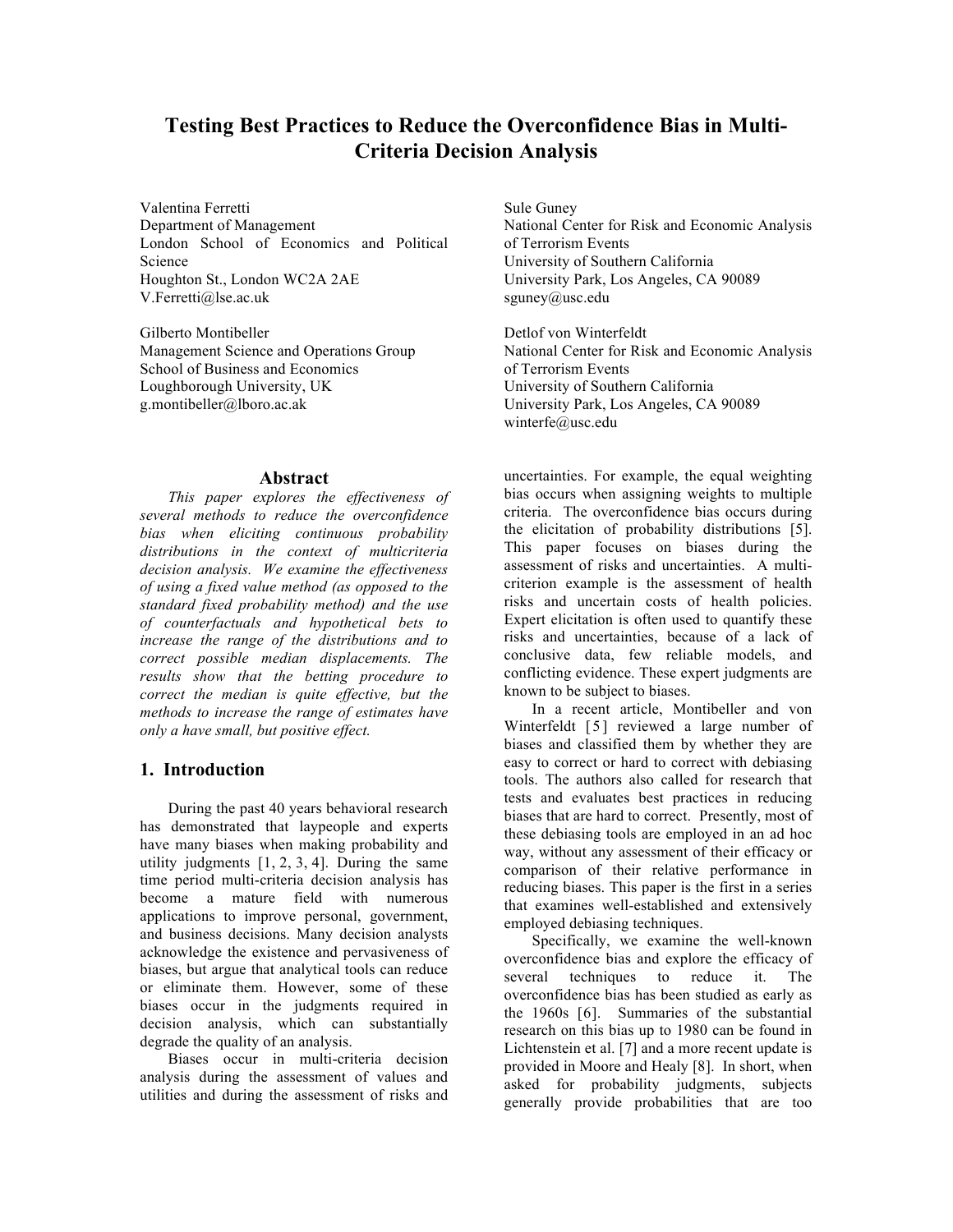extreme (when judging the probabilities of binary events) or provide probability distributions that are too tight (when estimating distributions over continuous variables).

This bias is remarkably resistant to debiasing techniques [9, 10]. Improvements appear to occur, when subjects get frequent feedback and when the response mode is changed to asking for probabilities, given fixed values of the uncertain variable. For example, weather forecasters, who have much experience with probability judgments and receive feedback almost daily, are remarkably well calibrated (for a summary, see von Winterfeldt and Edwards [11]). Regarding the response mode, Abbas et al., [12] and Seaver et al. [13] compared the usual fixed probability method (providing values for fixed cumulative probabilities) with a method in which the participants provided cumulative probabilities for fixed values and found better calibration for the latter.

In this paper, we focus on overconfidence when eliciting probability distributions over continuous variables, as this type of judgment is frequently required in multi-criteria decision analysis. We evaluate three techniques to reduce the overconfidence bias, which are widely employed in practice:

- **1.** Using a fixed value technique instead of a fixed probability technique.
- **2.** Using counterfactuals to probe and expand the extremes of the distributions.
- **3.** Using hypothetical bets to expand the extremes and to correct median estimates.

The remainder of this paper is structured as follows. First we provide a brief literature review focusing on overconfidence when eliciting continuous probability distributions. We also briefly discuss the most relevant techniques to reduce this bias. Next, we describe the design and methods of an experiment to test the most promising debiasing techniques, followed by some of the key results. The final section will provide conclusions and guidance for future research.

#### **2. Literature Review**

#### **2.1. Overconfidence bias**

Overconfidence, which is broadly defined as the excessive certainty that one knows the truth<sup>1</sup>,

has been considered as the most ubiquitous and potent form of cognitive biases that human judgment is vulnerable to [ 14, 15, 16, 17].

The existence of the overconfidence bias has been demonstrated by numerous laboratory experiments and field studies in the literature. Overconfidence is measured either in *binary choice tasks* or in *confidence interval tasks*. In the former task people are asked to choose one of the two options for a correct answer, and then estimate how confident they are with their choice. In the latter task, participants are given questions with numerical answers (e.g., "How tall is the Eiffel Tower?") and then asked to estimate a range of values that they are confident at a certain level (e.g., 90%) will include the correct answer [6]. We will be focusing this paper on the confidence interval task, as it is pervasive in decision analysis and more complex than the estimations required in binary choices.

General results in confidence interval tasks show that the percentage of confidence intervals which include the correct answers is lower than their assigned confidence level (i.e., 90% confidence intervals contain the correct answer less than 50% of the time). In other words, elicited confidence intervals are too narrow and exclude too many possibilities – indicating people are too sure that they know the true answer when in fact they do not know it [6, 18, 19 ]. This pattern has been replicated by numerous studies [14, 20 ] and is widely observed both in novice and expert judgments [21, 22, 23, 24, 25].

Overconfidence bias has profound consequences in practice, especially in professional and expert judgment. For instance, investors are excessively confident in their predictions on what an asset is worth, which lead them to engage in extraordinarily high trading activity [ 26 , 27 , 28 ]. Physicians and health professionals have been shown to reach their diagnosis too quickly and confidently by overlooking many other possibilities, which eventually results in mistreatment of patients [ 29 , 30 , 31 , 32 ]. Within organizations, individuals are overly confident in forecasting [33, 34], which leads them to make fallacious predictions (i.e., base-rate neglect), and ignore decision aids [35].

<u> 1989 - Jan James Barnett, fransk politik (d. 1989)</u>

 <sup>1</sup> Moore and Healy [8] differentiated various facets of overconfidence and defined three types of overconfidence: (i)

overestimation of one's actual performance; (ii) overplacement of one's performance relative to others; and (iii) overprecision in one's belief (i.e., miscalibration). The respective categorization is widely accepted in the literature, but we continue to use the term "overconfidence" by referring to (iii) in this paper.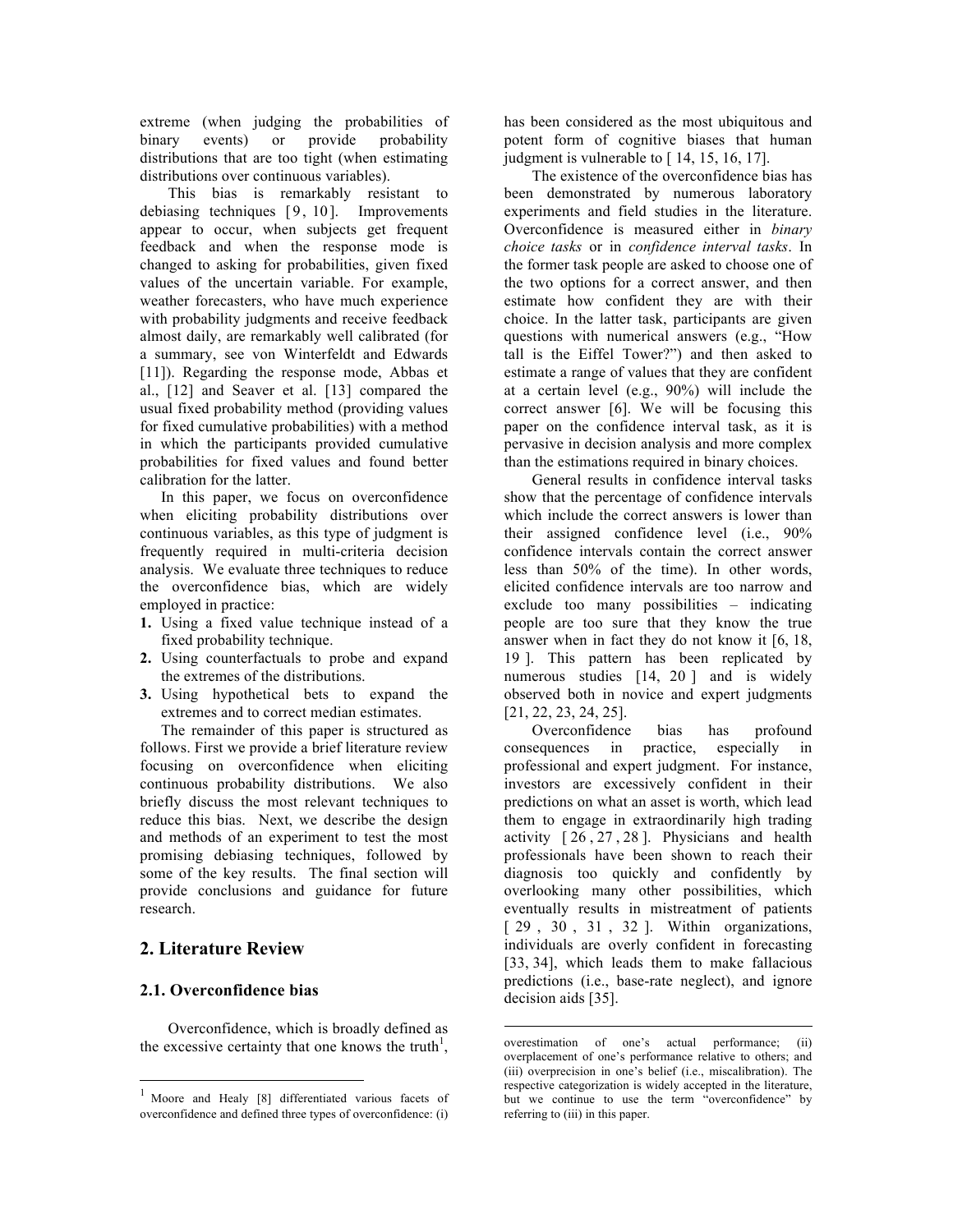Several psychological factors have been offered in the literature to explain why the overconfidence bias occurs. Anchoring is considered as an important factor that gives rise to the overconfidence bias, considering the fact that confidence intervals are set too close to the "best estimate" [1]: The best estimate serves as an "anchor" point from which people might insufficiently adjust their estimations for extreme points in the probability distributions. Another explanation is that the overconfidence bias occurs because, when providing a subjective confidence interval, people prefer to be more precise than to be more accurate in order to adhere to conversational norms (i.e., narrower intervals are preferred to wider intervals, even when the latter would include the correct answers, see [36, 37]. The limited capacity of human working memory is often held responsible for the occurrence of the bias as well [23]. Such a memory constraint leads people to hold only a small set of relevant facts and/or estimates in their memory one at a time, and consequently generate estimates with less variance. Another, somewhat more general, factor that is thought to contribute to the overconfidence bias is related to the difficulty that people have in dealing with probabilistic judgments [38]. However, all these explanations receive only weak empirical support, and thus the underlying psychological mechanism for overconfidence remains unknown (for a detailed literature review, see Moore, Tenney & Haran [39]).

A considerable amount of research has proposed various ways to overcome the overconfidence bias in order to improve judgments and avoid such severe consequences mentioned above. Next we briefly review several debiasing techniques offered in the existing literature, with a specific focus on those that are relevant to the present study.

# **2.2. Debiasing techniques**

Overconfidence has been documented as a hard-to-correct bias [8]. The existing literature adopts different approaches in attempting to reduce the overconfidence bias, which can be broadly classified as follows [39].

The first approach to debias overconfidence focuses on encouraging people to consider more information and/or "an alternative". Soll and Klayman [19] asked participants to determine the cutoffs at the top and bottom ends of the range of possible values in order to engage them to search for more information. So instead of asking participants to determine the ends of an 80% interval, they asked participants to specify a number that is low enough such that there is a 90% chance the correct answer is above it, and a number that is high enough such that there is a 90% chance the correct answer is below it. As a result, overconfidence reduced to some extent. Koriat, Lichtenstein, and Fischhoff [40] showed that the overconfidence bias is reduced when participants are asked to list counter arguments for their estimates before they report confidence levels in the accuracy of their choices. Overconfidence has also been shown to be reduced if people are forced to consider the alternative outcomes [ 41 ] or other potential outcomes before they estimate outcome probabilities [ 42 ]. Blavatskyy [ 43 ] used an incentive compatible method, which presumably encouraged participants to question/re-consider the level of confidence in the accuracy of their estimates since they exhibit less confidence when they were asked to bet on their own knowledge.

A second approach, widely used for debiasing, is concentrated on the presentation and/or elicitation format for the question under investigation. Abbas et al. [12] and Seaver et al. [13] showed that participants produce less confidence in their accuracy when they were asked to provide probabilities for fixed values of the random variables than when they were asked to specify values for fixed cumulative probabilities. Teigen and Jørgensen [ 44 ] demonstrated that people have less confidence when they estimate values for a pre-determined confidence level. Winman, Hansson, and Juslin [45] proposed an adaptive elicitation method in which the participants were asked to estimate the probability of a pre-generated interval containing the correct answer, and then adjust this estimated probability until it matched the requested level of confidence. This iterative elicitation method resulted in less overconfidence, in comparison to directly produced intervals. Haran, Moore and Morewedge [46] developed another method in which the participants were able to see the entire range of possible intervals, and then asked to estimate the probability that each of these intervals contains the correct answer such that the sum of all probability estimates is amount to one. This method also led people to produce lesser degrees of overconfidence.

Thirdly, providing people with more feedback is also believed to help reducing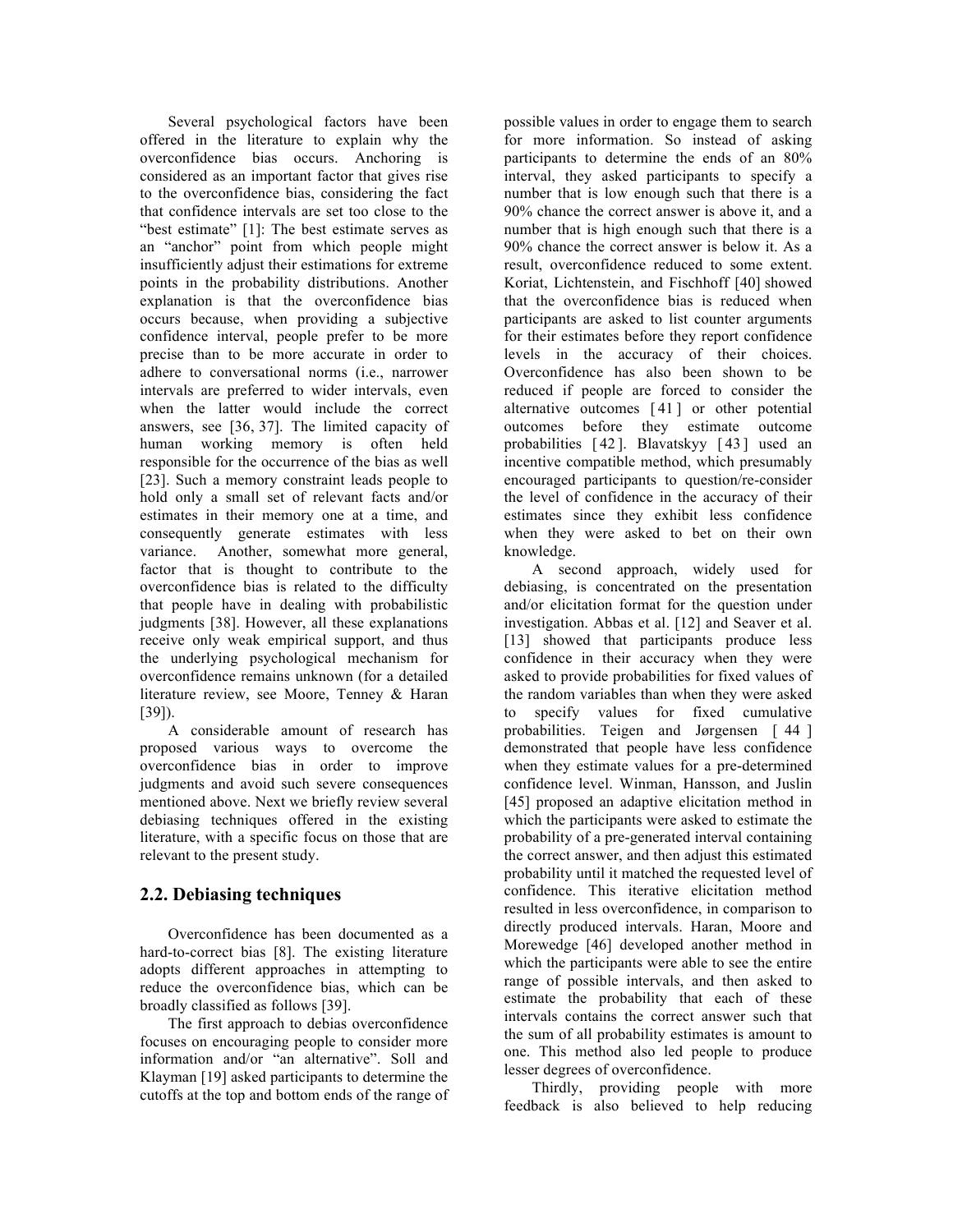overconfidence, since feedback serves as a tool allowing people to correct their errors [ 47 ]. Several studies indeed demonstrated the positive effect of feedback on reduction in overconfidence in some cases [48,49]. However this effect is susceptible to various factors, such as task difficulty [50], estimation order (i.e., first estimation vs. following estimations, see Baranski and Petrusic [51 ], Lichtenstein and Fischhoff [52]), and type of judgment (i.e., high probability vs. low probability, see Baranski and Petrusic [51]).

In the present study, we tested three widely employed debiasing techniques in decision analysis, as outlined in the introduction. They follow the first and second approaches described above, as providing feedback about the choices is not feasible in real-world decision analytic interventions, often characterized by long term horizons and one-off decisions. We detail next the experimental method employed in this study.

## **3. Methods**

#### **3.1. Participants & Materials**

One hundred and ten undergraduate students  $(M<sub>age</sub> = 21.6)$  from the Polytechnic University of Turin participated in the study as a part of their activity in the course "Environmental Impact Assessment Procedures". All students had previously taken a statistics course and therefore had basic knowledge of the concepts of probability and probability distributions. Participants were randomly assigned to one of the four conditions described in detail below.

Participants received instructions about the study in which they were asked to provide estimates for each of 10 questions, with five questions about environmental issues (i.e., "What is the expected sea level rise in the next 100 years, according to IPCC 2008 report?"), and five general knowledge questions (i.e., "What is the area of Italy?").

Participants were also given a detailed explanation about the answers they would provide, in particular in terms of probabilistic responses and the way their responses would be evaluated. One of these evaluations was by way of counting surprises, i.e. the number of times the true value (not known to the participants) would fall below the  $5<sup>th</sup>$  percentile of their probability distribution or above the 95<sup>th</sup> percentile. They also were shown how the scoring rule by Matheson and Winkler [53] would be used to evaluate their probabilistic estimates. They were told that the participant who scored best in the scoring rule evaluation would be awarded 100 Euros in cash to incentivize accuracy.

#### **3.2. Design & Procedure**

Participants' subjective probability distributions were elicited either through the *Fixed Probability* method, or the *Fixed Value* method. Through each elicitation method, either the *Counterfactuals* technique or the *Hypothetical Bets* technique was employed. Therefore we have four experimental conditions: Fixed Probability Counterfactual (FP\_C), Fixed Probability Hypothetical Bet (FP\_H), Fixed Value Counterfactual (FV\_C) and Fixed Value Hypothetical Bet (FV\_H). The study consisted of three main phases, as follows:

*Phase 1:* In the FP C and FP H conditions, participants were asked to provide the following values for the question under evaluation, respectively: (a) the lowest number such that they are absolutely sure that the true answer would not be below it, (b) the highest number such that they are absolutely sure that the true answer would not be above it, (c) best guess so that the chances of the true answer falling below or above is 50/50 (d) a low end such that there is a 10% chance that the true answer is between this low end point and their lowest value, and (e) a high end such that there is a 10% chance that the true value answer is between this high end point and their highest value. This sequence of elicitation is fairly standard in decision analysis, as it first establishes the three key points of the distribution (min, max, median) and then identified other points that allow to identify the shape of the distribution.

In the FV<sub>C</sub> and FV<sub>H</sub> conditions, participants were first asked to provide the following values: (a) the lowest number such that they are absolutely sure that the true answer would not be below it, and (b) the highest number such that they are absolutely sure that the true answer would not be above it. Afterwards, the lowest to highest number interval was divided into 50% of the interval value, then 10% and 90% of the interval value, and subjects were asked to provide the cumulative probabilities for each of the three values in between the lowest and the highest value they gave.

While responding, the cumulative probability distributions were plotted on the side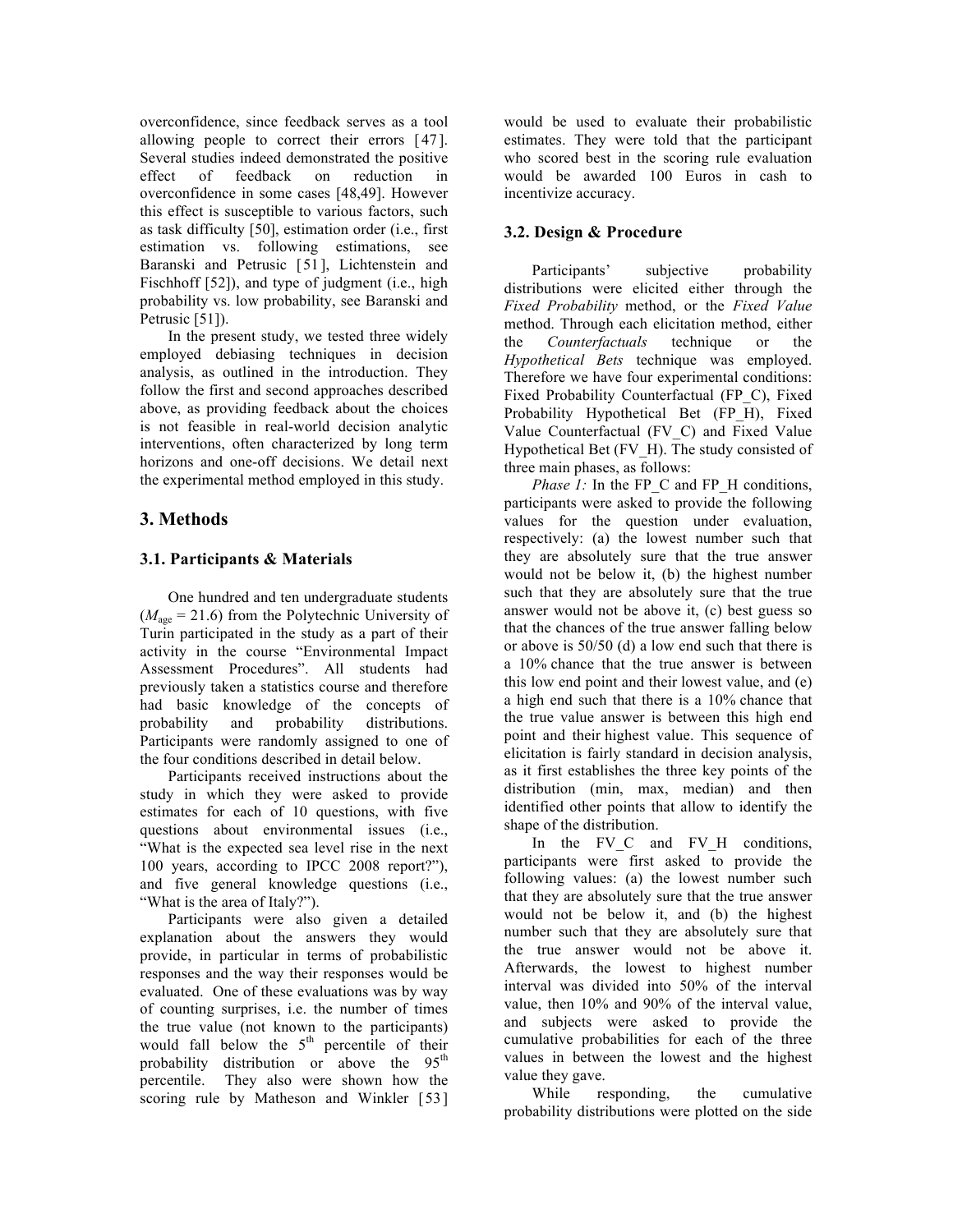of screen. Once these initial estimations were completed, the participants were allowed to revise their estimations (that stayed on the screen throughout the entire task) before they proceeded to Phase 2.

*Phase 2:* After providing the initial estimates in Phase 1, several debiasing conditions were applied. In the FP\_C and FV\_C conditions, participants were asked if they could think of explanations under which the true answer was (i) lower than their initial lowest estimate, and (ii) higher than their initial highest estimate. If they stated they could think of an explanation, they were requested to revise their initial estimates downwards for (i), and upwards for (ii). Otherwise no revision was required.

In the FP H and FV H conditions, participants were asked to imagine hypothetical betting situations in which they would have to pay 100 Euros if the true value was (i) below their initial estimate for the lowest value, or receive 1 Euro otherwise; and (ii) above their initial estimate for the highest value, or receive 1 Euro otherwise. If they said they would reject the bets, they were asked to revise their initial estimates downwards for (i), and upwards (ii).

*Phase 3:* Finally, for all four conditions, participants were asked which side of the median (estimated in Phase 1) they would bet on. In the FP method, the participants provided the median. In the FV method, the median was interpolated from the participants' probability judgments assuming a piece-wise linear cumulative distribution. If they stated to place a bet above the median, they were requested to adjust the median upwards, such that they would be indifferent between betting on the lower and upper sides. If they stated that they would bet below the median, they were asked to adjust the median downwards, again to make them indifferent between betting on either side. If they stated that they had no preference between betting above or below their median, no adjustment was required. Once Phase 3 was completed, participants could see a display of their initial and revised cumulative distributions and could make one more revision of the revised distribution. Subsequently, they moved on to the next question.

#### **4. Results**

All 110 participants completed the probability estimates for all ten questions. We eliminated estimates that produced nonmonotone cumulative distributions, because this indicated that the participant did not understand the instructions. We also eliminated outlier responses defined as the minimum estimate falling above three times the true value or the maximum estimate falling below  $1/3<sup>rd</sup>$  of the true value.

The question "What is the inclination (in centimeters) of the Piazza Vittorio Veneto" produced many estimates that would eliminate participants by the outlier criterion. We suspect that many participants responded in meters instead of centimeters, but in retrospect this was difficult to trace and correct. We therefore eliminated this question from further analysis.

After eliminating the Piazza Vittorio Veneto question there were 166 outlier responses: 59 were non-monotone and 107 were too extreme to be credible (not meeting the 3 times and  $1/3^{rd}$ criteria below). The remaining data consisted of 824 pairs of initial and revised cumulative probability distributions for nine questions and 110 participants.

We conducted three analyses: Counts of revisions of low or high estimates in response to the counterfactual and betting treatments, surprises, both for initial estimates and revised ones, and counts of revisions of medians and the direction of these revisions (towards or away from the true value). We also analyzed whether there were any differences between the environmental and the general knowledge questions.

#### **4.1 Revisions**

The experiment was designed to determine if best practices in decision analysis aimed at reducing overconfidence had an effect. Table 1 shows the number and percentage of revisions of initial estimates depending on the fixed probability vs. fixed value treatments.

#### **Table 1. Counts and percentages of revisions of one or both tails of the probability distributions for the FV vs. FP method**

|         |      | Revised Not Revised Total                  |     |
|---------|------|--------------------------------------------|-----|
| Fixed P |      |                                            | 433 |
| Fixed V |      | 136 (37%) 297 (69%)<br>126 (26%) 265 (74%) | 391 |
| Total   | 262. | 562.                                       | 824 |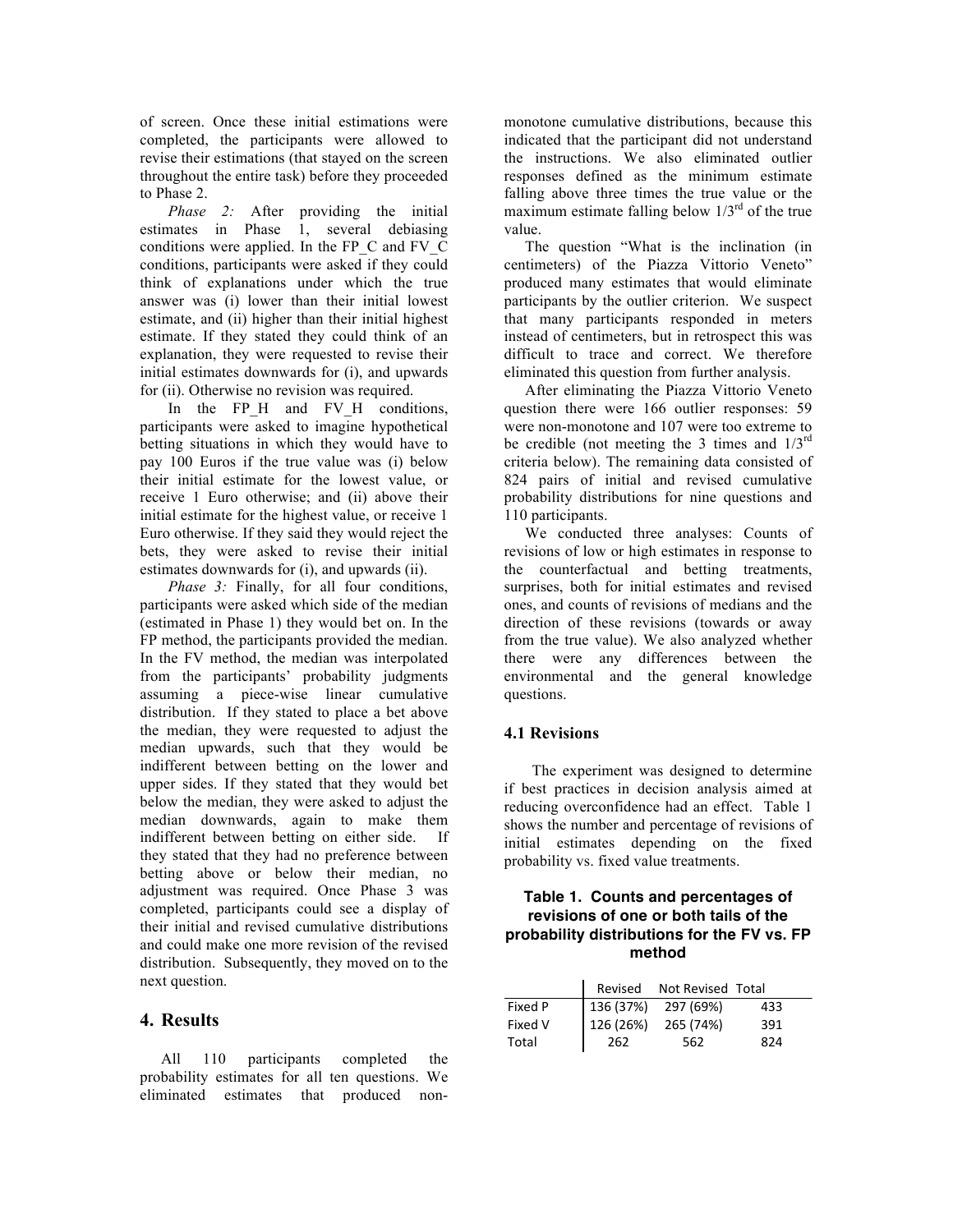Only about 1/3 of the participants made revisions. There were slightly more revisions for the fixed probability procedure than for the fixed value procedure, but the difference is not significant.

Table 2 shows that there are significantly more revisions using the counterfactual method than using the betting method  $(p<0.001)^2$ .

#### **Table 2. Counts and percentages of revisions of one or both tails of the probability distributions for counterfactuals vs. betting debiasing**

|                         | Revised   | Not Revised Total |     |
|-------------------------|-----------|-------------------|-----|
| Counterfact   157 (37%) |           | 266 (63%)         | 423 |
| Hypobets                | 105 (26%) | 296 (74%)         | 401 |
| Total                   | 262       | 562               | 824 |

#### **4.2 Surprises**

Surprises were instances in which true value fell outside the 90% range of the participant's estimates. Table 3 shows that there were a large number of surprises (50% vs. 10% expected with perfect calibration) and that there was no effect of the treatments overall in reducing surprises.

#### **Table 3. Count and percentages of surprises across all conditions and questions**

|                                             | Initial | Revised   |
|---------------------------------------------|---------|-----------|
| Surprise 411 (50%)<br>No Surprise 413 (50%) |         | 403 (50%) |
|                                             |         | 421 (50%) |
| Total                                       | 824     | 824       |

Table 4 shows the number of surprises after revision for the fixed probability vs. the fixed value conditions. There are slightly less surprises for the fixed value procedure  $(p=0.07)$ .

#### **Table 4. Count and percentages of surprises for the FP vs. FV debiasing methods**

|                                                          | Fixed Prob Fixed Value |           | Total |
|----------------------------------------------------------|------------------------|-----------|-------|
| Surprise 226 (52%)<br>No Surprise 207 (48%)<br>Total 433 |                        | 177 (48%) | 403   |
|                                                          |                        | 214(52%)  | 421   |
|                                                          |                        | 391       | 824   |

<sup>2</sup> The probability values are associated with a Chi-square test for independence.

 

Table 5 shows the number of surprises for the revised estimates for the counterfactual vs. hypothetical bets procedure. There are slightly less surprises for the counterfactual procedure but this effect is not significant.

#### **Table 5. Count and percentages of surprises for the hypothetical bets vs. counterfactual debiasing procedures**

|             | Counterfact | Hypobets  | Total |
|-------------|-------------|-----------|-------|
| Surprise    | 202 (48%)   | 201 (52%) | 403   |
| No Surprise | 221 (52%)   | 200 (48%) | 421   |
| Total       | 423         | 401       | 824   |

#### **4.3 Median Displacement**

Table 6 shows the results of the median displacement analysis in terms of the count and percentage of participants who responded affirmatively when asked whether they would bet on one or the other side of their estimated median. The results show that about half of the responses were affirmative with a trend for the FV procedure to elicit more affirmative responses (55%) than the FP procedure (42%)  $(p<0.001)$ .

#### **Table 6. Count and percentages of revisions in response to the median betting question**

|         | <b>Bet</b>             | Don't Bet | Total |
|---------|------------------------|-----------|-------|
| Fixed P |                        | 253 (58%) | 433   |
| Fixed V | 180 (42%)<br>215 (55%) | 176 (45%) | 391   |
| Total   | 395                    | 429       | 824   |

To examine, if the shift in response to the betting question was towards or away from the true value, Table 7 shows the count and percentages of the shifts in direction for those who answered affirmatively to the betting question.

#### **Table 7. Counts and percentages of shifts of the median towards or away from the true value**

|        | Away     | No Change Towards |                   | Total |
|--------|----------|-------------------|-------------------|-------|
| FixedP | 57 (32%) |                   | 17 (9%) 106 (59%) | 180   |
| FixedV | 96 (45%) |                   | 24 (11%) 95 (44%) | 215   |
| Total  | 153      | 41                | 201               | 395   |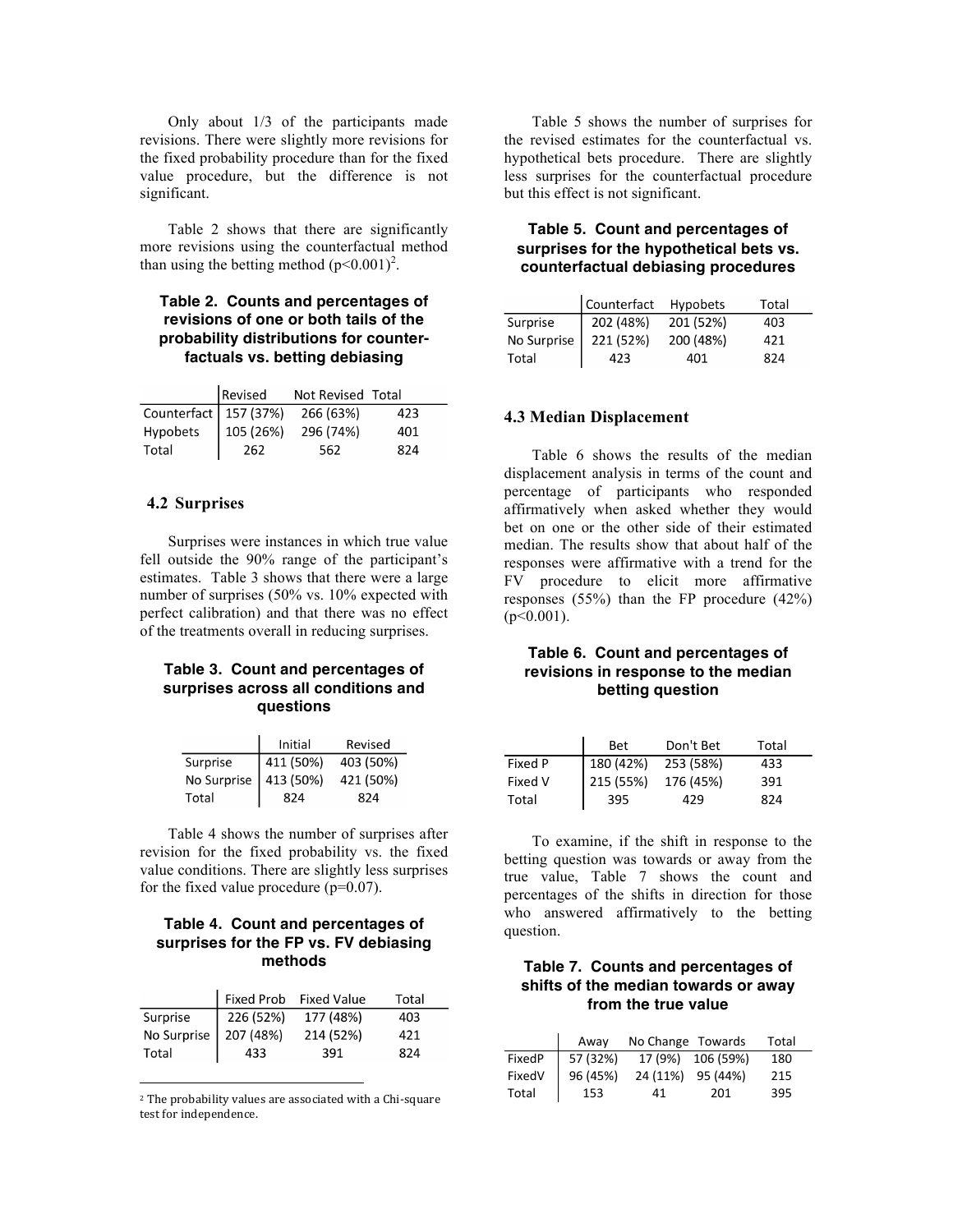For the fixed probability method the shift was predominantly towards the true value, but for the fixed value method there was no noticeable movement towards the true value (p=0.013).

We found no significant differences when we analyzed these patters for the environmental questions vs. the general knowledge questions.

## **5. Conclusion**

This study tested several "best practices" of decision analysts to debias the well-known overconfidence bias in the case of continuous probability distributions. It first re-established, as many studies before it, that the overconfidence bias is strong and persistent with about half of the participants exhibiting overconfidence as defined by surprises.

The debiasing treatment to widen the low and high estimates of participants' probability distributions were not very effective. The fixed value method, which has shown some promise in the Seaver et al. [13] and Abbas et al. [12] studies showed some minor improvement in terms of reducing surprises, but not nearly as much as in these previous two studies. This is probably due to the fact that participants started with their own high low and high estimates, followed by a sectioning of the range they defined. Since the bias is mostly a result of defining the low and high initial estimate too narrowly, a better procedure is to provide these estimates externally. Of course, this may involve other anchoring biases as well as being considered information by the participant.

The effects of the betting and counterfactual procedures were also relatively small, but the counterfactual method appeared to do better than the betting procedure.

There was a strong and significant effect of the betting procedures to correct the initial median estimate. Across questions and participants, about half the responses indicated a preference to bet on one side of the initial median or the other, similar to observations by decision analysts in real applications with experts. On the other hand, the improvements in terms of revisions that are closer to the true value are relatively minor, with the revisions leading to more improvement for the fixed probability procedure.

In conclusion, we were able to demonstrate some positive effects of using best practices in debiasing overconfidence, but the effects were not as large as one would hope. Future research should explore using the fixed value method

with externally provided lower and upper bounds, more realistic and convincing techniques to expand the range from the minimum to the maximum of the uncertain variable, as well as the effects of training and practice.

### **6. Acknowledgements**

Detlof von Winterfeldt acknowledges the support by the National Science Foundation under grant number SES-1314644. Sule Guney acknowledges the support by the U.S. Department of Homeland Security through the National Center for Risk and Economic Analysis of Terrorism Events under cooperative agreement number 2010-ST-061-RE0001. However, any opinions, findings, conclusions, and recommendations in this article are those of the authors and do not necessarily reflect the views of the National Science Foundation of the Department of Homeland Security.

# **7. References**

[1] Tversky, A. and Kahneman, D. (1974). 'Judgment under Uncertainty: Heuristics and Biases'. *Science 185(4157),* 1124–31.

[2] Kahneman, D. and Tversky, A. (1979). 'Prospect theory: An analysis of decision under risk'. *Econometrica 47*, 263-291.

[3] Kahneman, D. and Tversky, A. (1982). 'The psychology of preferences'. *Scientific American*.

[4] Gilovich, T., Griffin, D. and Kahneman, D. (2002). *Heuristics and biases: The psychology of intuitive judgment*. Cambridge University Press.

[5] Montibeller, G. and Winterfeldt, D. (2015). 'Cognitive and Motivational Biases in Decision and Risk Analysis'. *Risk Analysis*. doi: 10.1111/risa.12360

[6] Alpert, M. and Raiffa, H. (1982). 'A progress report on the training of probability assessors'. In D. Kahneman, P. Slovic and A. Tversky (Eds.), *Judgments under uncertainty: Heuristics and biases*. Cambridge: Cambridge University Press.

[7] Lichtenstein, S., Fischhoff, B. and Phillips, L. D. (1982). 'Calibration of probabilities: The state of the art in 1980'. In D. Kahneman, P. Slovic and A. Tversky (Eds.), *Judgment under uncertainty: Heuristics and biases* (pp. 306–333). Cambridge, England: Cambridge University Press.

[8] Moore, D. A. and Healy, P. J. (2008). 'The trouble with overconfidence'. *Psychological Review 115(2),*  502–517.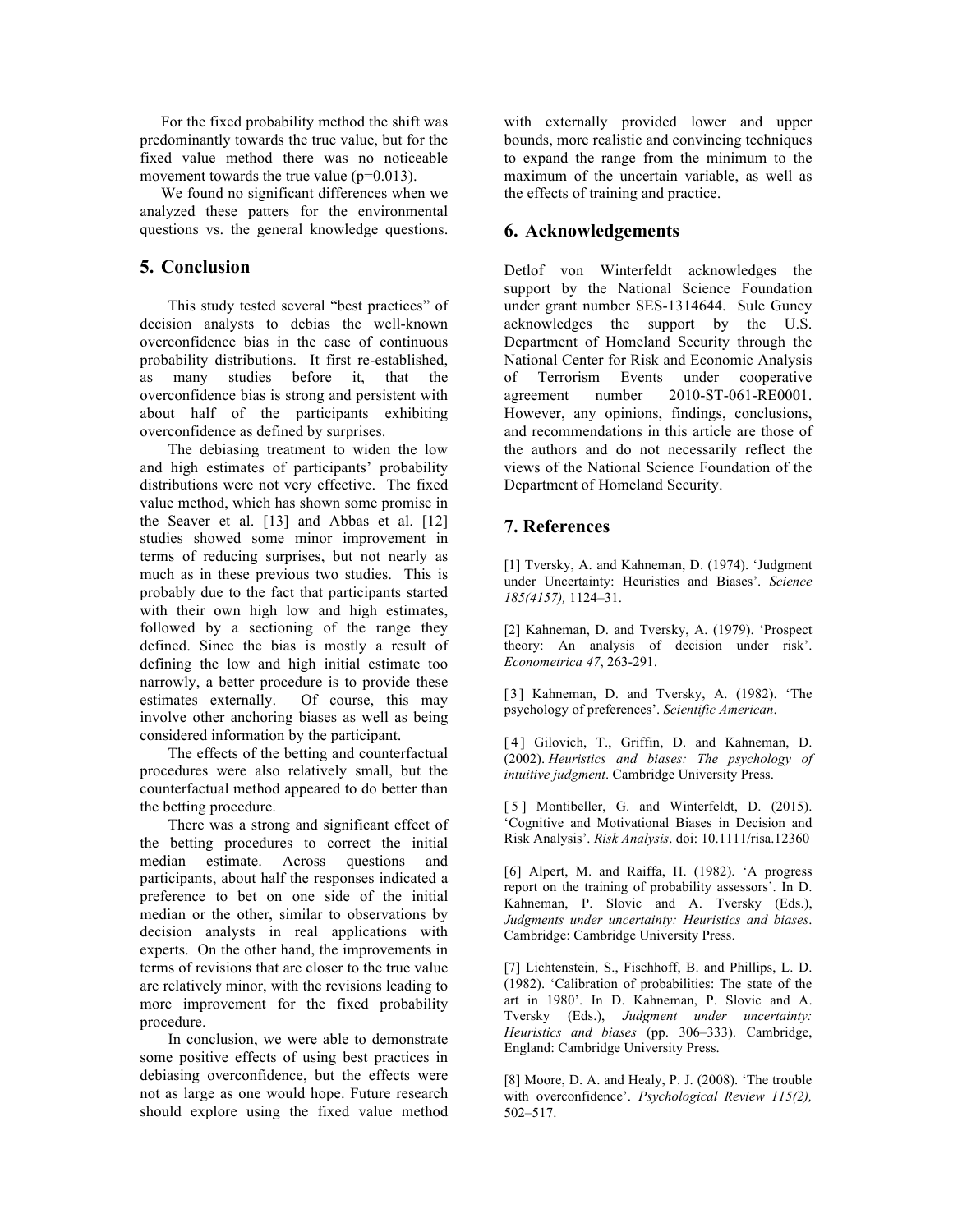[ 9 ] Fischhoff, B. (1982). 'Debiasing'. In D. Kahneman, P. Slavic and A. Tversky (Eds.), *Judgment under uncertainty: Heuristics and biases* (pp. 422- 444). Cambridge, England: Cambridge Univ. Press.

[10] Larrick, R. P., Burson, K. A. and Soll, J. B. (2007). 'Social comparison and confidence: When thinking you're better than average predicts overconfidence (and when it does not)'. *Organizational Behavior and Human Decision Processes 102(1),* 76-94.

[11] von Winterfeldt, D. and Edwards, W. (1986). *Decision analysis and behavioral research (Vol. 604)*. Cambridge: Cambridge University Press.

[12] Abbas, A. E., Budescu, D. V., Yu, H. T. and Haggerty, R. (2008). 'A comparison of two probability encoding methods: Fixed probability vs. fixed variable values'. *Decision Analysis 5(4),* 190-202.

[13] Seaver, D. A., Von Winterfeldt, D. and Edwards, W. (1978). 'Eliciting subjective probability distributions on continuous variables'. *Organizational Behavior and Human Performance 21(3),* 379-391.

[14] Bazerman, M. H. and Moore, D. A. (2013). *Judgment in managerial decision making* (8th ed.). New York: Wiley.

[ 15 ] DeBondt, W.F.M. and Thaler, R.H., 1995. 'Financial Decision-Making in Markets and Firms: A Behavioral Perspective'. In R. Jarrow, V. Maksimovic and W. Ziemba (Eds), *Handbooks in Operations Research and Management Science* (pp. 385-410). Amsterdam: North Holland.

[16] Kahneman, D. (2011). 'Don't blink! The hazards of confidence'. New York Times.

[17] Plous, S. (1993). *The Psychology of Judgment and Decision Making.* New York: McGraw-Hill.

[18] Klayman, J., Soll, J. B., Gonzalez-Vallejo, C. and Barlas, S. (1999). 'Overconfidence: It depends on how, what, and whom you ask'. *Organizational Behavior and Human Decision Processes 79(3),* 216– 247.

[ 19 ] Soll, J. B. and Klayman, J. (2004). 'Overconfidence in interval estimates'. *Journal of Experimental Psychology: Learning, Memory, and Cognition 30(2),* 299–314.

[20] Russo, J. E. and Schoemaker, P. J. H. (1992). 'Managing overconfidence'. *Sloan Management Review 33(2),* 7–17.

[21] Clemen, R. T. and Ulu, C. (2008). 'Interior additivity and subjective probability assessment of continuous variables'. *Management Science 54(4),* 835–851.

[22] Henrion, M. and Fischhoff, B. (1986). 'Assessing uncertainty in physical constants'. *American Journal of Physics 54(9),* 791–798.

[23] Juslin, P., Winman, A. and Hansson, P. (2007). 'The naïve intuitive statistician: A naïve sampling model of intuitive confidence intervals'. *Psychological Review 114(3),* 678–703.

[24] McKenzie, C. R. M., Liersch, M. J. and Yaniv, I. (2008). 'Overconfidence in interval estimates: What does expertise buy you?' *Organizational Behavior and Human Decision Processes 107,* 179–191.

[ 25 ] Morgan, M. G. and Keith, D. W. (2008). 'Improving the way we think about projecting future energy use and emissions of carbon dioxide'. *Climatic Change 90(3),* 189-215.

[ 26 ] Daniel, K. D., Hirshleifer, D. A. and Sabrahmanyam, A. (1998). 'Investor psychology and security market under- and overreactions'. *Journal of Finance 53(6),* 1839–1885.

[27] Deaves, R., Lüders, E. and Luo, G. Y. (2008). 'An experimental test of the impact of overconfidence and gender on trading activity'. *Review of Finance 13,* 555–575.

[28] Odean, T. (1999). 'Do investors trade too much?' *American Economic Review 89(5),* 1279–1298.

[29] Arkes, H. R., Wortmann, R. L., Saville, P. D. and Harkness, A. R. (1981). 'Hindsight bias among physicians weighing the likelihood of diagnoses'. *Journal of Applied Psychology 66(2),* 252–254.

[30] Christensen-Szalanski, J. J. and Bushyhead, J. B. (1981). 'Physicians' use of probabilistic information in a real clinical setting'. *Journal of Experimental Psychology: Human Perception and Performance 7,* 928–935.

[31] Hill, L. D., Gray, J. J., Carter, M. M. and Schulkin, J. (2005). 'Obstetrician-gynecologists' decision making about the diagnosis of major depressive disorder and premenstrual dysphoric disorder'. *Journal of Psychosomatic Obstetrics & Gynecology 26(1),* 41–51.

[32] Oskamp, S. (1965). 'Overconfidence in casestudy judgments'. *Journal of Consulting Psychology 29(3),* 261–265.

[33] Ben-David, I., Graham, J. R. and Harvey, C. R. (2010). *Managerial miscalibration* (No. w16215). National Bureau of Economic Research.